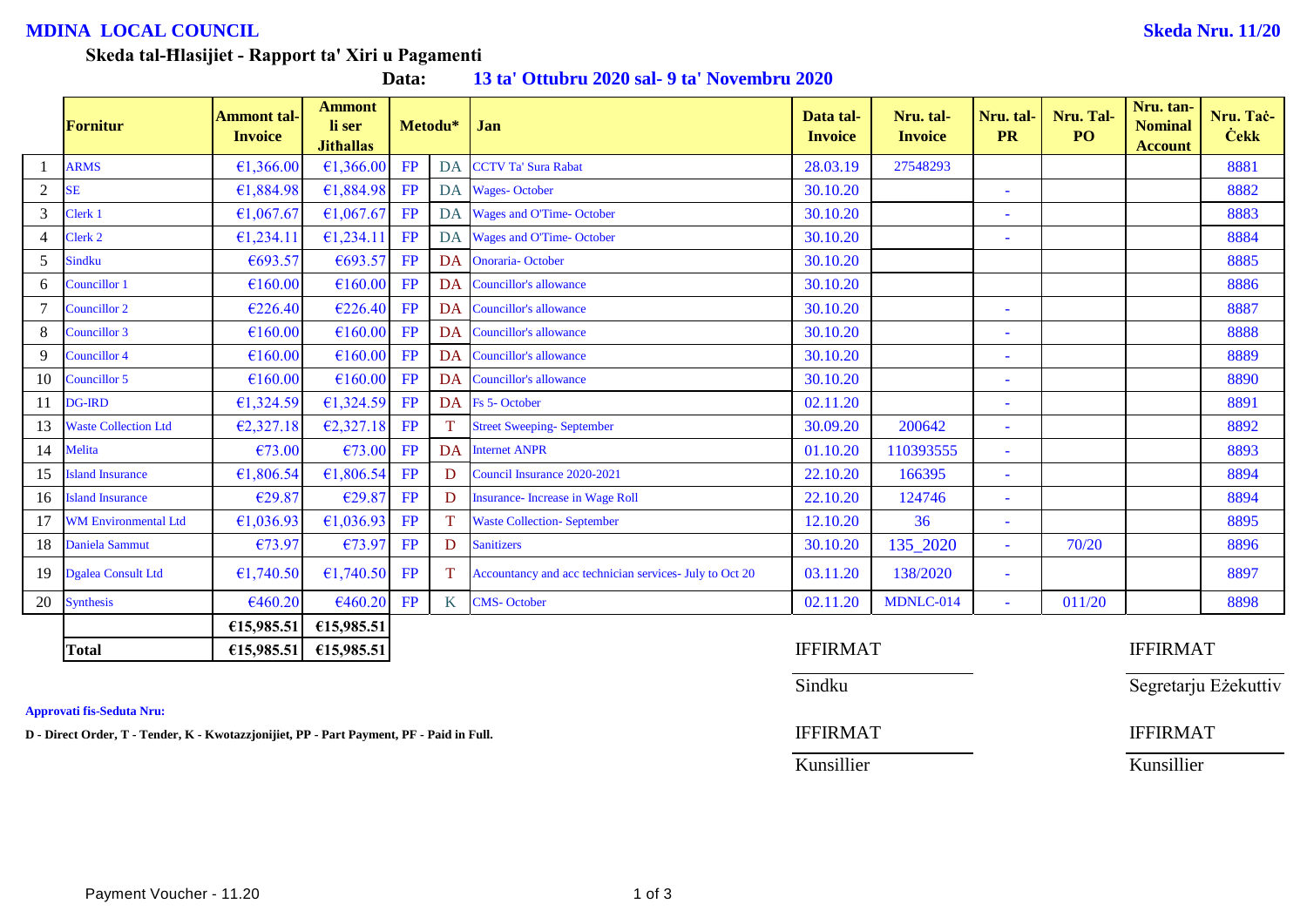### **MDINA LOCAL COUNCIL Skeda Nru. 11/20**

# **Skeda tal-Ħlasijiet - Rapport ta' Xiri u Pagamenti**

**Data: 13 ta' Ottubru 2020 sal- 9 ta' Novembru 2020**

|    | <b>Fornitur</b>            | <b>Ammont tal-</b><br><b>Invoice</b> | tiffranka  |    | Metodu*         | <b>Deskrizzjoni</b>                      | Data tal-<br><b>Invoice</b> | Nru. tal-<br><b>Invoice</b> | Nru. tal-<br><b>PR</b> | Nru. Tal-<br>PO | Nru. tan-<br><b>Nominal</b><br><b>Account</b> | Nru. Tač-<br><b>Cekk</b> |
|----|----------------------------|--------------------------------------|------------|----|-----------------|------------------------------------------|-----------------------------|-----------------------------|------------------------|-----------------|-----------------------------------------------|--------------------------|
| 21 | GO                         | €18.52                               | €18.52     | FP |                 | DA Call charges                          | 03.10.20                    | 70908477                    |                        |                 |                                               | 8899                     |
| 22 | GO                         | €75.20                               | €75.20     | FP |                 | DA Call charges                          | 03.10.20                    | 70908379                    |                        |                 |                                               | 8899                     |
| 23 | Floorpul                   | €83.70                               | €83.70     | FP | D               | <b>Cleaning services- September</b>      | 24.08.20                    | <b>MDN/20/9</b>             |                        |                 |                                               | 8900                     |
| 24 | Penuel                     | €24.14                               | €24.14     | FP | $\mathbf{D}$    | <b>Bulbs</b>                             | 28/09/07                    | 2828                        |                        | 68/20           |                                               | 8901                     |
| 25 | Penuel                     | €21.05                               | €21.05     | FP | $\mathbf D$     | <b>Bulbs and Ironmongery items</b>       | 16.10.20                    | 2126                        |                        | 67/20           |                                               | 8901                     |
| 26 | <b>Charles Mifsud</b>      | €2,595.12                            | €2,595.12  | FP | T.              | P & G- October                           | 01.11.20                    | 1759                        |                        |                 |                                               | 8902                     |
| 27 | <b>WasteServ</b>           | €105.73                              | €105.73    | FP |                 | DA Tipping fees                          | 15.10.20                    | 98433                       |                        |                 |                                               | 8903                     |
| 28 | Mario Cini                 | €354.00                              | €354.00    | FP | D               | Maintenance works in Mdina               | 31.10.20                    | 113                         |                        | 64/20           |                                               | 8904                     |
| 29 | Intercomp                  | €69.62                               | €69.62     | FP | $K_{\parallel}$ | Leasing photocopier                      | 31.10.20                    | 393936                      |                        |                 |                                               | 8905                     |
| 30 | <b>Arms</b>                | €64.66                               | €64.66     | FP |                 | DA W & E-MTA Office                      | 26.09.20                    | 30620079                    |                        |                 |                                               | 8906                     |
| 31 | <b>Arms</b>                | €76.74                               | €76.74     | FP |                 | DA W & E- Torre dello Standardo          | 28.10.20                    | 30837038                    |                        |                 |                                               | 8906                     |
| 32 |                            |                                      |            |    |                 | <b>CANCELLED</b>                         |                             |                             |                        |                 |                                               | 8907                     |
| 33 | Casha                      | €70.00                               | €70.00     | FP |                 | DA Refund on deposit re Confetti Wedding | 09.11.20                    |                             |                        |                 |                                               | 8908                     |
| 34 | <b>Mdina Local Council</b> | €61.86                               | €61.86     | FP |                 | DA Petty Cash-October                    | 09.11.20                    |                             |                        |                 |                                               | 8909                     |
| 35 |                            |                                      |            |    |                 |                                          |                             |                             |                        |                 |                                               |                          |
| 36 |                            |                                      |            |    |                 |                                          |                             |                             |                        |                 |                                               |                          |
| 37 |                            |                                      |            |    |                 |                                          |                             |                             |                        |                 |                                               |                          |
| 38 |                            |                                      |            |    |                 |                                          |                             |                             |                        |                 |                                               |                          |
| 39 |                            |                                      |            |    |                 |                                          |                             |                             |                        |                 |                                               |                          |
| 40 |                            |                                      |            |    |                 |                                          |                             |                             |                        |                 |                                               |                          |
|    | Sub Total c/f              | €3,620.34                            | 63,620.34  |    |                 |                                          |                             |                             |                        |                 |                                               |                          |
|    | Sub Total b/f              | €15,985.51                           | €15,985.51 |    |                 |                                          |                             |                             |                        |                 |                                               |                          |
|    | <b>Total</b>               | £19,605.85                           | £19,605.85 |    |                 |                                          | <b>IFFIRMAT</b>             |                             |                        |                 | <b>IFFIRMAT</b>                               |                          |

**Approvati fis-Seduta Nru:**

**D** - Direct Order, T - Tender, K - Kwotazzjonijiet, PP - Part Payment, PF - Paid in Full. **IFFIRMAT** IFFIRMAT

Sindku Segretarju Eżekuttiv

Kunsillier Kunsillier